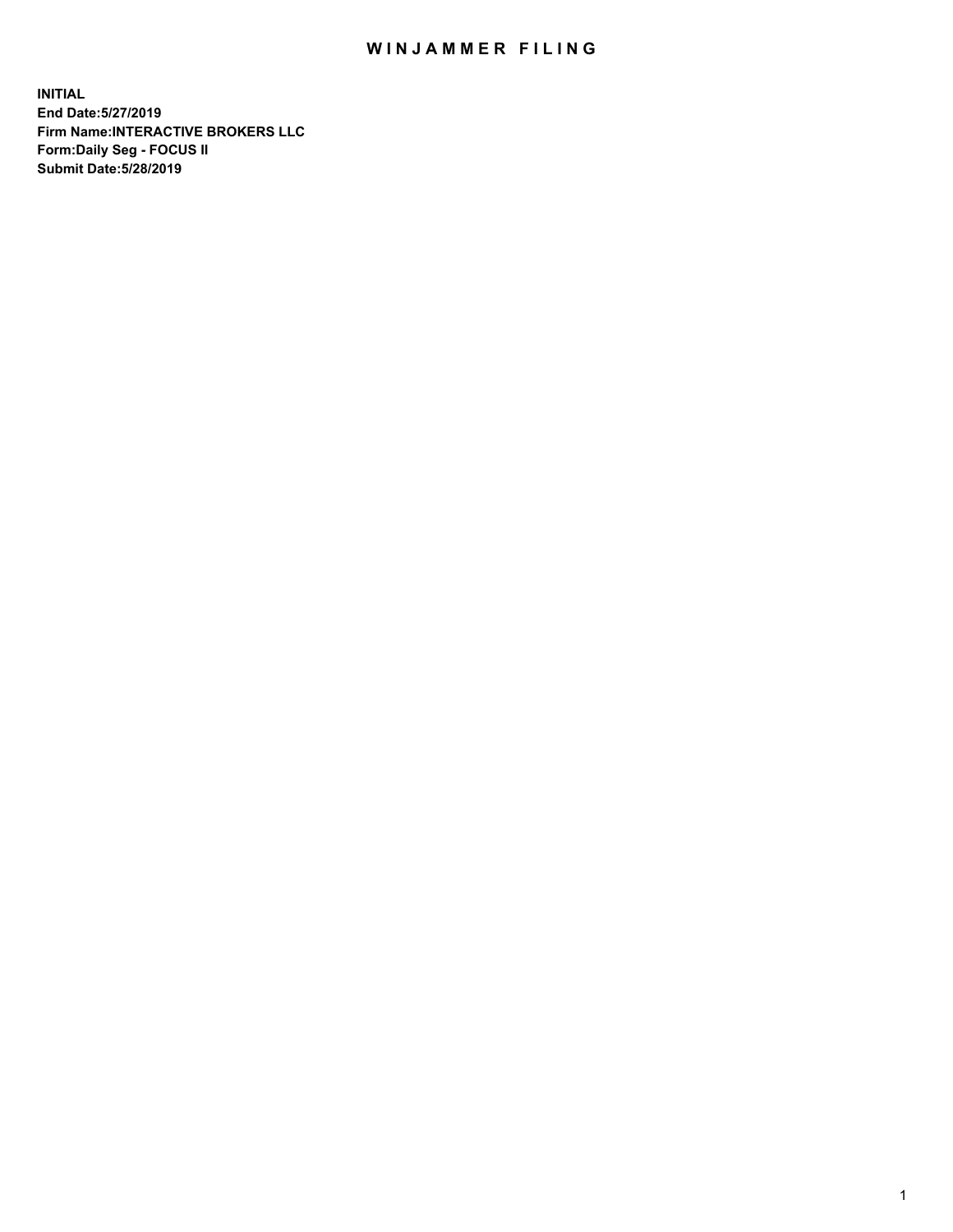**INITIAL End Date:5/27/2019 Firm Name:INTERACTIVE BROKERS LLC Form:Daily Seg - FOCUS II Submit Date:5/28/2019 Daily Segregation - Cover Page**

| Name of Company                                                                                                                                                                                                                                                                                                                | <b>INTERACTIVE BROKERS LLC</b>                                                   |
|--------------------------------------------------------------------------------------------------------------------------------------------------------------------------------------------------------------------------------------------------------------------------------------------------------------------------------|----------------------------------------------------------------------------------|
| <b>Contact Name</b>                                                                                                                                                                                                                                                                                                            | James Menicucci                                                                  |
| <b>Contact Phone Number</b>                                                                                                                                                                                                                                                                                                    | 203-618-8085                                                                     |
| <b>Contact Email Address</b>                                                                                                                                                                                                                                                                                                   | jmenicucci@interactivebrokers.c<br>om                                            |
| FCM's Customer Segregated Funds Residual Interest Target (choose one):<br>a. Minimum dollar amount: ; or<br>b. Minimum percentage of customer segregated funds required:% ; or<br>c. Dollar amount range between: and; or<br>d. Percentage range of customer segregated funds required between:% and%.                         | <u>0</u><br>$\overline{\mathbf{0}}$<br>155,000,000 245,000,000<br>0 <sub>0</sub> |
| FCM's Customer Secured Amount Funds Residual Interest Target (choose one):<br>a. Minimum dollar amount: ; or<br>b. Minimum percentage of customer secured funds required:% ; or<br>c. Dollar amount range between: and; or<br>d. Percentage range of customer secured funds required between:% and%.                           | <u>0</u><br>$\overline{\mathbf{0}}$<br>80,000,000 120,000,000<br>0 <sub>0</sub>  |
| FCM's Cleared Swaps Customer Collateral Residual Interest Target (choose one):<br>a. Minimum dollar amount: ; or<br>b. Minimum percentage of cleared swaps customer collateral required:% ; or<br>c. Dollar amount range between: and; or<br>d. Percentage range of cleared swaps customer collateral required between:% and%. | <u>0</u><br>$\underline{\mathbf{0}}$<br>0 <sub>0</sub><br>0 <sub>0</sub>         |

Attach supporting documents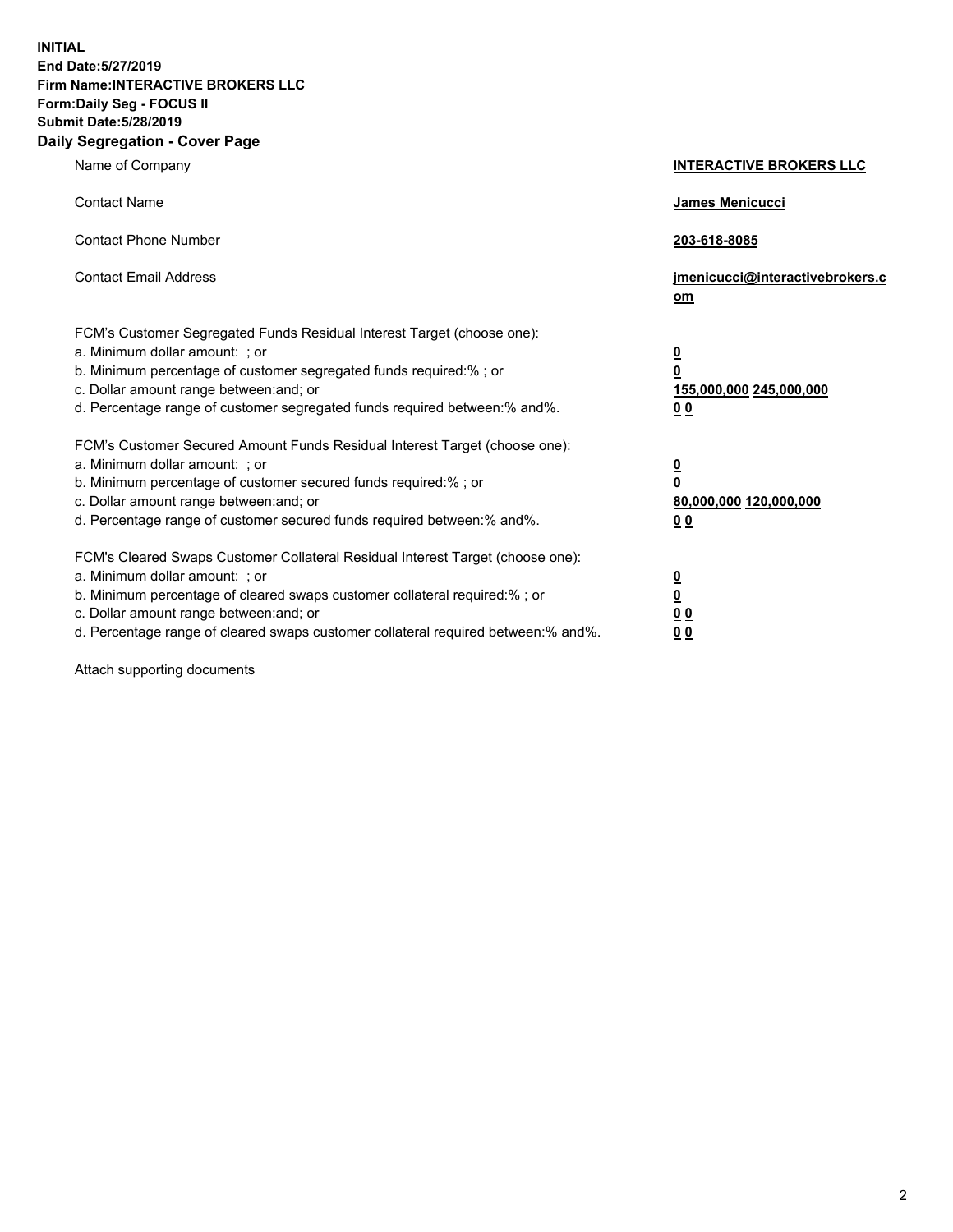## **INITIAL End Date:5/27/2019 Firm Name:INTERACTIVE BROKERS LLC Form:Daily Seg - FOCUS II Submit Date:5/28/2019 Daily Segregation - Secured Amounts**

| Foreign Futures and Foreign Options Secured Amounts                                         |                                                                                                                                                                                                                                                                                                                                                                                                                                                                                                                                                                                                                                                                                                                                                                                                                                                                                                                                                                                                                                                                                                                                                                                                                                                                                                                                                                             |
|---------------------------------------------------------------------------------------------|-----------------------------------------------------------------------------------------------------------------------------------------------------------------------------------------------------------------------------------------------------------------------------------------------------------------------------------------------------------------------------------------------------------------------------------------------------------------------------------------------------------------------------------------------------------------------------------------------------------------------------------------------------------------------------------------------------------------------------------------------------------------------------------------------------------------------------------------------------------------------------------------------------------------------------------------------------------------------------------------------------------------------------------------------------------------------------------------------------------------------------------------------------------------------------------------------------------------------------------------------------------------------------------------------------------------------------------------------------------------------------|
| Amount required to be set aside pursuant to law, rule or regulation of a foreign            | $0$ [7305]                                                                                                                                                                                                                                                                                                                                                                                                                                                                                                                                                                                                                                                                                                                                                                                                                                                                                                                                                                                                                                                                                                                                                                                                                                                                                                                                                                  |
| government or a rule of a self-regulatory organization authorized thereunder                |                                                                                                                                                                                                                                                                                                                                                                                                                                                                                                                                                                                                                                                                                                                                                                                                                                                                                                                                                                                                                                                                                                                                                                                                                                                                                                                                                                             |
| Net ledger balance - Foreign Futures and Foreign Option Trading - All Customers             |                                                                                                                                                                                                                                                                                                                                                                                                                                                                                                                                                                                                                                                                                                                                                                                                                                                                                                                                                                                                                                                                                                                                                                                                                                                                                                                                                                             |
| A. Cash                                                                                     | 447,219,966 [7315]                                                                                                                                                                                                                                                                                                                                                                                                                                                                                                                                                                                                                                                                                                                                                                                                                                                                                                                                                                                                                                                                                                                                                                                                                                                                                                                                                          |
| B. Securities (at market)                                                                   | $0$ [7317]                                                                                                                                                                                                                                                                                                                                                                                                                                                                                                                                                                                                                                                                                                                                                                                                                                                                                                                                                                                                                                                                                                                                                                                                                                                                                                                                                                  |
| Net unrealized profit (loss) in open futures contracts traded on a foreign board of trade   | -1,822,139 [7325]                                                                                                                                                                                                                                                                                                                                                                                                                                                                                                                                                                                                                                                                                                                                                                                                                                                                                                                                                                                                                                                                                                                                                                                                                                                                                                                                                           |
| Exchange traded options                                                                     |                                                                                                                                                                                                                                                                                                                                                                                                                                                                                                                                                                                                                                                                                                                                                                                                                                                                                                                                                                                                                                                                                                                                                                                                                                                                                                                                                                             |
| a. Market value of open option contracts purchased on a foreign board of trade              | 62,092 [7335]                                                                                                                                                                                                                                                                                                                                                                                                                                                                                                                                                                                                                                                                                                                                                                                                                                                                                                                                                                                                                                                                                                                                                                                                                                                                                                                                                               |
|                                                                                             | -32,950 [7337]                                                                                                                                                                                                                                                                                                                                                                                                                                                                                                                                                                                                                                                                                                                                                                                                                                                                                                                                                                                                                                                                                                                                                                                                                                                                                                                                                              |
|                                                                                             | 445,426,969 [7345]                                                                                                                                                                                                                                                                                                                                                                                                                                                                                                                                                                                                                                                                                                                                                                                                                                                                                                                                                                                                                                                                                                                                                                                                                                                                                                                                                          |
| Account liquidating to a deficit and account with a debit balances - gross amount           | 3,554 [7351]                                                                                                                                                                                                                                                                                                                                                                                                                                                                                                                                                                                                                                                                                                                                                                                                                                                                                                                                                                                                                                                                                                                                                                                                                                                                                                                                                                |
| Less: amount offset by customer owned securities                                            | 0 [7352] 3,554 [7354]                                                                                                                                                                                                                                                                                                                                                                                                                                                                                                                                                                                                                                                                                                                                                                                                                                                                                                                                                                                                                                                                                                                                                                                                                                                                                                                                                       |
| Amount required to be set aside as the secured amount - Net Liquidating Equity              | 445,430,523 [7355]                                                                                                                                                                                                                                                                                                                                                                                                                                                                                                                                                                                                                                                                                                                                                                                                                                                                                                                                                                                                                                                                                                                                                                                                                                                                                                                                                          |
| Method (add lines 4 and 5)                                                                  |                                                                                                                                                                                                                                                                                                                                                                                                                                                                                                                                                                                                                                                                                                                                                                                                                                                                                                                                                                                                                                                                                                                                                                                                                                                                                                                                                                             |
| Greater of amount required to be set aside pursuant to foreign jurisdiction (above) or line | 445,430,523 [7360]                                                                                                                                                                                                                                                                                                                                                                                                                                                                                                                                                                                                                                                                                                                                                                                                                                                                                                                                                                                                                                                                                                                                                                                                                                                                                                                                                          |
| 6.                                                                                          |                                                                                                                                                                                                                                                                                                                                                                                                                                                                                                                                                                                                                                                                                                                                                                                                                                                                                                                                                                                                                                                                                                                                                                                                                                                                                                                                                                             |
| FUNDS DEPOSITED IN SEPARATE REGULATION 30.7 ACCOUNTS                                        |                                                                                                                                                                                                                                                                                                                                                                                                                                                                                                                                                                                                                                                                                                                                                                                                                                                                                                                                                                                                                                                                                                                                                                                                                                                                                                                                                                             |
| Cash in banks                                                                               |                                                                                                                                                                                                                                                                                                                                                                                                                                                                                                                                                                                                                                                                                                                                                                                                                                                                                                                                                                                                                                                                                                                                                                                                                                                                                                                                                                             |
| A. Banks located in the United States                                                       | 77,743,143 [7500]                                                                                                                                                                                                                                                                                                                                                                                                                                                                                                                                                                                                                                                                                                                                                                                                                                                                                                                                                                                                                                                                                                                                                                                                                                                                                                                                                           |
| B. Other banks qualified under Regulation 30.7                                              | 0 [7520] 77,743,143 [7530]                                                                                                                                                                                                                                                                                                                                                                                                                                                                                                                                                                                                                                                                                                                                                                                                                                                                                                                                                                                                                                                                                                                                                                                                                                                                                                                                                  |
| Securities                                                                                  |                                                                                                                                                                                                                                                                                                                                                                                                                                                                                                                                                                                                                                                                                                                                                                                                                                                                                                                                                                                                                                                                                                                                                                                                                                                                                                                                                                             |
| A. In safekeeping with banks located in the United States                                   | 412,978,330 [7540]                                                                                                                                                                                                                                                                                                                                                                                                                                                                                                                                                                                                                                                                                                                                                                                                                                                                                                                                                                                                                                                                                                                                                                                                                                                                                                                                                          |
|                                                                                             | 0 [7560] 412,978,330 [7570]                                                                                                                                                                                                                                                                                                                                                                                                                                                                                                                                                                                                                                                                                                                                                                                                                                                                                                                                                                                                                                                                                                                                                                                                                                                                                                                                                 |
|                                                                                             |                                                                                                                                                                                                                                                                                                                                                                                                                                                                                                                                                                                                                                                                                                                                                                                                                                                                                                                                                                                                                                                                                                                                                                                                                                                                                                                                                                             |
|                                                                                             | $0$ [7580]                                                                                                                                                                                                                                                                                                                                                                                                                                                                                                                                                                                                                                                                                                                                                                                                                                                                                                                                                                                                                                                                                                                                                                                                                                                                                                                                                                  |
| <b>B.</b> Securities                                                                        | $0$ [7590]                                                                                                                                                                                                                                                                                                                                                                                                                                                                                                                                                                                                                                                                                                                                                                                                                                                                                                                                                                                                                                                                                                                                                                                                                                                                                                                                                                  |
|                                                                                             | $0$ [7600]                                                                                                                                                                                                                                                                                                                                                                                                                                                                                                                                                                                                                                                                                                                                                                                                                                                                                                                                                                                                                                                                                                                                                                                                                                                                                                                                                                  |
|                                                                                             | $0$ [7610]                                                                                                                                                                                                                                                                                                                                                                                                                                                                                                                                                                                                                                                                                                                                                                                                                                                                                                                                                                                                                                                                                                                                                                                                                                                                                                                                                                  |
|                                                                                             | 0 [7615] 0 [7620]                                                                                                                                                                                                                                                                                                                                                                                                                                                                                                                                                                                                                                                                                                                                                                                                                                                                                                                                                                                                                                                                                                                                                                                                                                                                                                                                                           |
|                                                                                             |                                                                                                                                                                                                                                                                                                                                                                                                                                                                                                                                                                                                                                                                                                                                                                                                                                                                                                                                                                                                                                                                                                                                                                                                                                                                                                                                                                             |
|                                                                                             | $0$ [7640]                                                                                                                                                                                                                                                                                                                                                                                                                                                                                                                                                                                                                                                                                                                                                                                                                                                                                                                                                                                                                                                                                                                                                                                                                                                                                                                                                                  |
|                                                                                             | $0$ [7650]                                                                                                                                                                                                                                                                                                                                                                                                                                                                                                                                                                                                                                                                                                                                                                                                                                                                                                                                                                                                                                                                                                                                                                                                                                                                                                                                                                  |
|                                                                                             | $0$ [7660]                                                                                                                                                                                                                                                                                                                                                                                                                                                                                                                                                                                                                                                                                                                                                                                                                                                                                                                                                                                                                                                                                                                                                                                                                                                                                                                                                                  |
|                                                                                             | $0$ [7670]                                                                                                                                                                                                                                                                                                                                                                                                                                                                                                                                                                                                                                                                                                                                                                                                                                                                                                                                                                                                                                                                                                                                                                                                                                                                                                                                                                  |
|                                                                                             | 0 [7675] 0 [7680]                                                                                                                                                                                                                                                                                                                                                                                                                                                                                                                                                                                                                                                                                                                                                                                                                                                                                                                                                                                                                                                                                                                                                                                                                                                                                                                                                           |
|                                                                                             |                                                                                                                                                                                                                                                                                                                                                                                                                                                                                                                                                                                                                                                                                                                                                                                                                                                                                                                                                                                                                                                                                                                                                                                                                                                                                                                                                                             |
|                                                                                             | 76,078,160 [7700]                                                                                                                                                                                                                                                                                                                                                                                                                                                                                                                                                                                                                                                                                                                                                                                                                                                                                                                                                                                                                                                                                                                                                                                                                                                                                                                                                           |
|                                                                                             | $0$ [7710]                                                                                                                                                                                                                                                                                                                                                                                                                                                                                                                                                                                                                                                                                                                                                                                                                                                                                                                                                                                                                                                                                                                                                                                                                                                                                                                                                                  |
|                                                                                             | -407,444 [7720]                                                                                                                                                                                                                                                                                                                                                                                                                                                                                                                                                                                                                                                                                                                                                                                                                                                                                                                                                                                                                                                                                                                                                                                                                                                                                                                                                             |
|                                                                                             | 62,092 [7730]                                                                                                                                                                                                                                                                                                                                                                                                                                                                                                                                                                                                                                                                                                                                                                                                                                                                                                                                                                                                                                                                                                                                                                                                                                                                                                                                                               |
|                                                                                             | <mark>-32,950</mark> [7735] <mark>75,699,858</mark> [7740]                                                                                                                                                                                                                                                                                                                                                                                                                                                                                                                                                                                                                                                                                                                                                                                                                                                                                                                                                                                                                                                                                                                                                                                                                                                                                                                  |
|                                                                                             | 0 [7760]                                                                                                                                                                                                                                                                                                                                                                                                                                                                                                                                                                                                                                                                                                                                                                                                                                                                                                                                                                                                                                                                                                                                                                                                                                                                                                                                                                    |
|                                                                                             | $0$ [7765]                                                                                                                                                                                                                                                                                                                                                                                                                                                                                                                                                                                                                                                                                                                                                                                                                                                                                                                                                                                                                                                                                                                                                                                                                                                                                                                                                                  |
|                                                                                             | 566,421,331 [7770]                                                                                                                                                                                                                                                                                                                                                                                                                                                                                                                                                                                                                                                                                                                                                                                                                                                                                                                                                                                                                                                                                                                                                                                                                                                                                                                                                          |
|                                                                                             | 120,990,808 [7380]                                                                                                                                                                                                                                                                                                                                                                                                                                                                                                                                                                                                                                                                                                                                                                                                                                                                                                                                                                                                                                                                                                                                                                                                                                                                                                                                                          |
|                                                                                             |                                                                                                                                                                                                                                                                                                                                                                                                                                                                                                                                                                                                                                                                                                                                                                                                                                                                                                                                                                                                                                                                                                                                                                                                                                                                                                                                                                             |
|                                                                                             | 80,000,000 [7780]                                                                                                                                                                                                                                                                                                                                                                                                                                                                                                                                                                                                                                                                                                                                                                                                                                                                                                                                                                                                                                                                                                                                                                                                                                                                                                                                                           |
|                                                                                             | 40,990,808 [7785]                                                                                                                                                                                                                                                                                                                                                                                                                                                                                                                                                                                                                                                                                                                                                                                                                                                                                                                                                                                                                                                                                                                                                                                                                                                                                                                                                           |
|                                                                                             | Daily Ocglegation - Occured Anioants<br>b. Market value of open contracts granted (sold) on a foreign board of trade<br>Net equity (deficit) (add lines 1.2. and 3.)<br>B. In safekeeping with other banks qualified under Regulation 30.7<br>Equities with registered futures commission merchants<br>A. Cash<br>C. Unrealized gain (loss) on open futures contracts<br>D. Value of long option contracts<br>E. Value of short option contracts<br>Amounts held by clearing organizations of foreign boards of trade<br>A. Cash<br><b>B.</b> Securities<br>C. Amount due to (from) clearing organization - daily variation<br>D. Value of long option contracts<br>E. Value of short option contracts<br>Amounts held by members of foreign boards of trade<br>A. Cash<br><b>B.</b> Securities<br>C. Unrealized gain (loss) on open futures contracts<br>D. Value of long option contracts<br>E. Value of short option contracts<br>Amounts with other depositories designated by a foreign board of trade<br>Segregated funds on hand<br>Total funds in separate section 30.7 accounts<br>Excess (deficiency) Set Aside for Secured Amount (subtract line 7 Secured Statement<br>Page 1 from Line 8)<br>Management Target Amount for Excess funds in separate section 30.7 accounts<br>Excess (deficiency) funds in separate 30.7 accounts over (under) Management Target |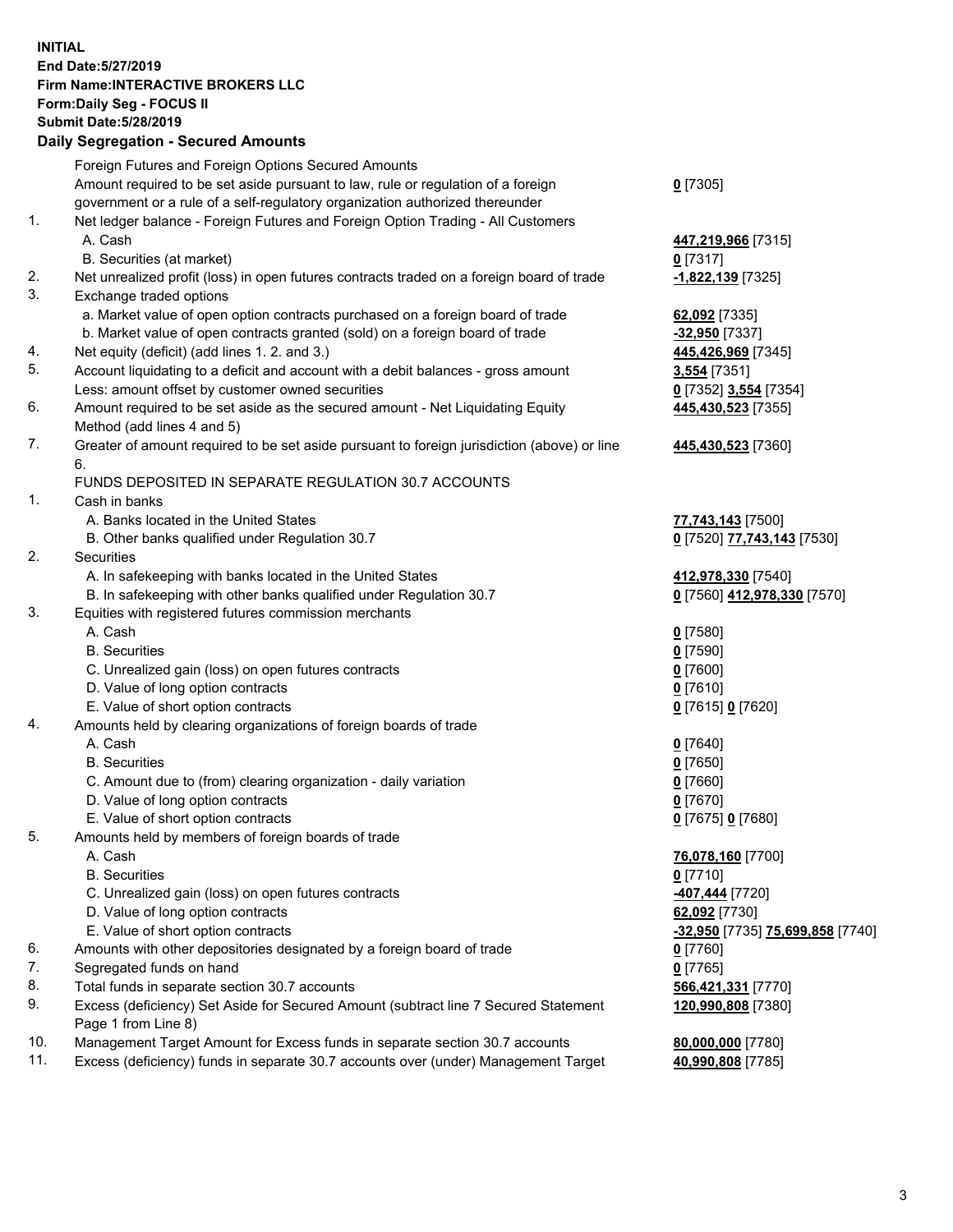**INITIAL End Date:5/27/2019 Firm Name:INTERACTIVE BROKERS LLC Form:Daily Seg - FOCUS II Submit Date:5/28/2019 Daily Segregation - Segregation Statement** SEGREGATION REQUIREMENTS(Section 4d(2) of the CEAct) 1. Net ledger balance A. Cash **3,842,477,988** [7010] B. Securities (at market) **0** [7020] 2. Net unrealized profit (loss) in open futures contracts traded on a contract market **-19,577,263** [7030] 3. Exchange traded options A. Add market value of open option contracts purchased on a contract market **153,838,061** [7032] B. Deduct market value of open option contracts granted (sold) on a contract market **-218,165,227** [7033] 4. Net equity (deficit) (add lines 1, 2 and 3) **3,758,573,559** [7040] 5. Accounts liquidating to a deficit and accounts with debit balances - gross amount **1,237,486** [7045] Less: amount offset by customer securities **0** [7047] **1,237,486** [7050] 6. Amount required to be segregated (add lines 4 and 5) **3,759,811,045** [7060] FUNDS IN SEGREGATED ACCOUNTS 7. Deposited in segregated funds bank accounts A. Cash **689,202,702** [7070] B. Securities representing investments of customers' funds (at market) **2,090,287,740** [7080] C. Securities held for particular customers or option customers in lieu of cash (at market) **0** [7090] 8. Margins on deposit with derivatives clearing organizations of contract markets A. Cash **11,571,674** [7100] B. Securities representing investments of customers' funds (at market) **1,258,065,787** [7110] C. Securities held for particular customers or option customers in lieu of cash (at market) **0** [7120] 9. Net settlement from (to) derivatives clearing organizations of contract markets **-4,843,914** [7130] 10. Exchange traded options A. Value of open long option contracts **153,489,452** [7132] B. Value of open short option contracts **-218,165,811** [7133] 11. Net equities with other FCMs A. Net liquidating equity **0** [7140] B. Securities representing investments of customers' funds (at market) **0** [7160] C. Securities held for particular customers or option customers in lieu of cash (at market) **0** [7170] 12. Segregated funds on hand **0** [7150] 13. Total amount in segregation (add lines 7 through 12) **3,979,607,630** [7180] 14. Excess (deficiency) funds in segregation (subtract line 6 from line 13) **219,796,585** [7190] 15. Management Target Amount for Excess funds in segregation **155,000,000** [7194]

16. Excess (deficiency) funds in segregation over (under) Management Target Amount Excess

**64,796,585** [7198]